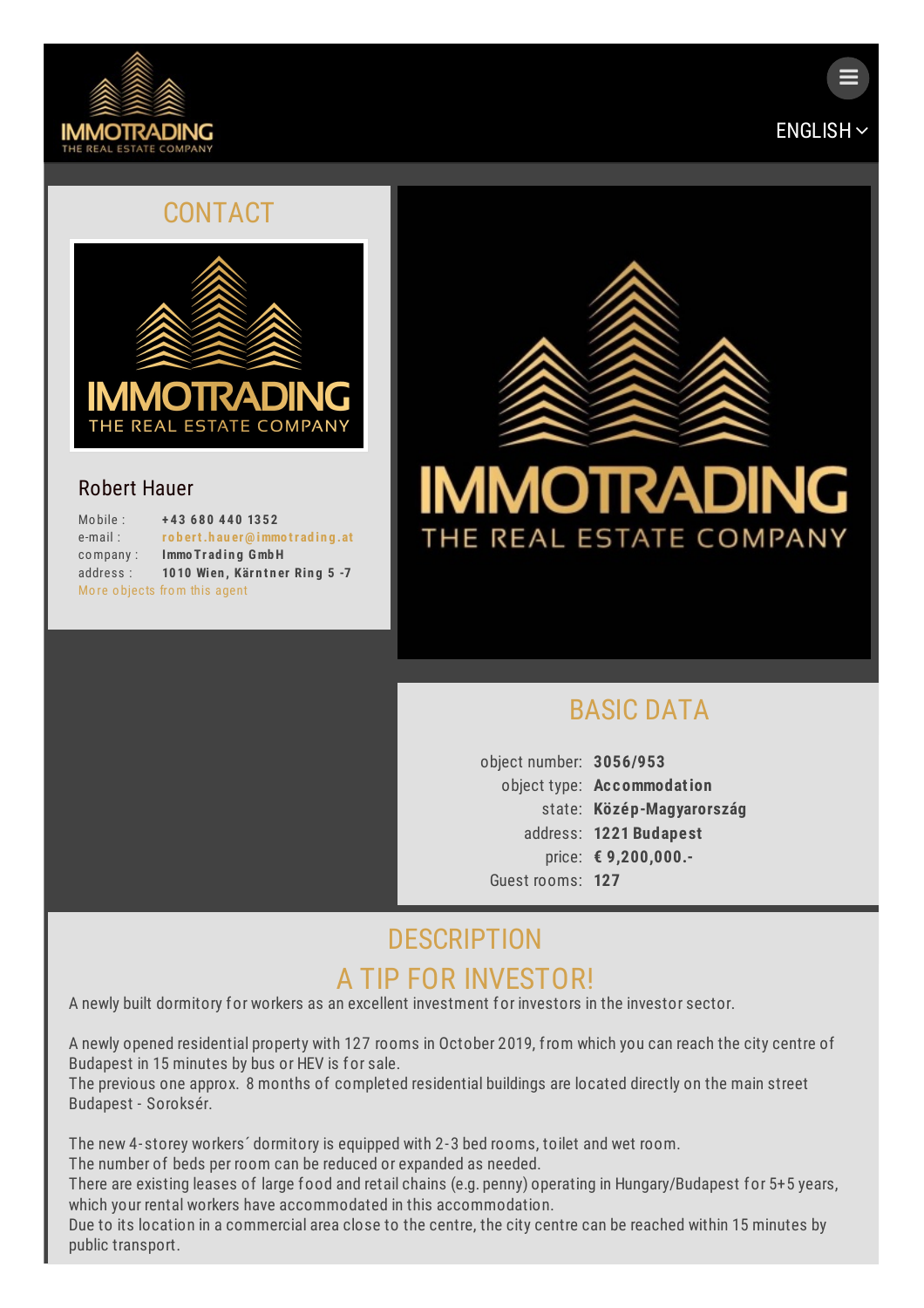<span id="page-1-0"></span>The property for sale is located near the bridge, in the direction of Soroksér, and has fenced 40 car parking spaces with an electronically monitored driveway.

In the immediate vicinity there is a bus station and H.V. station, as well as a tram station.

Within 500 meters there is a shopping market / Lidl, besides other shopping possibilities allow the coverage of daily needs.

| Key figures!<br>-Gross floor area: 4,713 m2<br>-Net footprint: 4,117 m2<br>-Number of rooms: 127 pcs.<br>- of which 2-bed room: 20 pcs.<br>- of which 3-bed room: 107 pcs.<br>-Size of rooms (incl. bathroom): 18m2-23m2<br>-Number of beds: 361 pcs.<br>-Number of parking spaces: 40 pcs.<br>-Bathroom: 1 pc per room.<br>-Dining room: 1 pc per floor<br>-Lobby and reception: located on the ground floor<br>-Buffet: located on the ground floor<br>-Luggage storage location is located in the basement<br>-Wash room: per level 1 pc.<br>Lobby on the ground floor<br>Note!<br>On the basement there is the possibility of further expansion of a;<br>-common room and dining room,<br>as well as a conference and a fitness room.<br>- The basic necessary installations are already in place. |                                        |
|--------------------------------------------------------------------------------------------------------------------------------------------------------------------------------------------------------------------------------------------------------------------------------------------------------------------------------------------------------------------------------------------------------------------------------------------------------------------------------------------------------------------------------------------------------------------------------------------------------------------------------------------------------------------------------------------------------------------------------------------------------------------------------------------------------|----------------------------------------|
| Purchase price;<br>$-C$                                                                                                                                                                                                                                                                                                                                                                                                                                                                                                                                                                                                                                                                                                                                                                                |                                        |
| price:                                                                                                                                                                                                                                                                                                                                                                                                                                                                                                                                                                                                                                                                                                                                                                                                 | € 9,200,000.-                          |
| Revenue:<br>Buyer's comm.:                                                                                                                                                                                                                                                                                                                                                                                                                                                                                                                                                                                                                                                                                                                                                                             | € 690,000.-<br>4%                      |
| Guest rooms:<br>Plot area:                                                                                                                                                                                                                                                                                                                                                                                                                                                                                                                                                                                                                                                                                                                                                                             | 127<br>approx. 4,700.00 m <sup>2</sup> |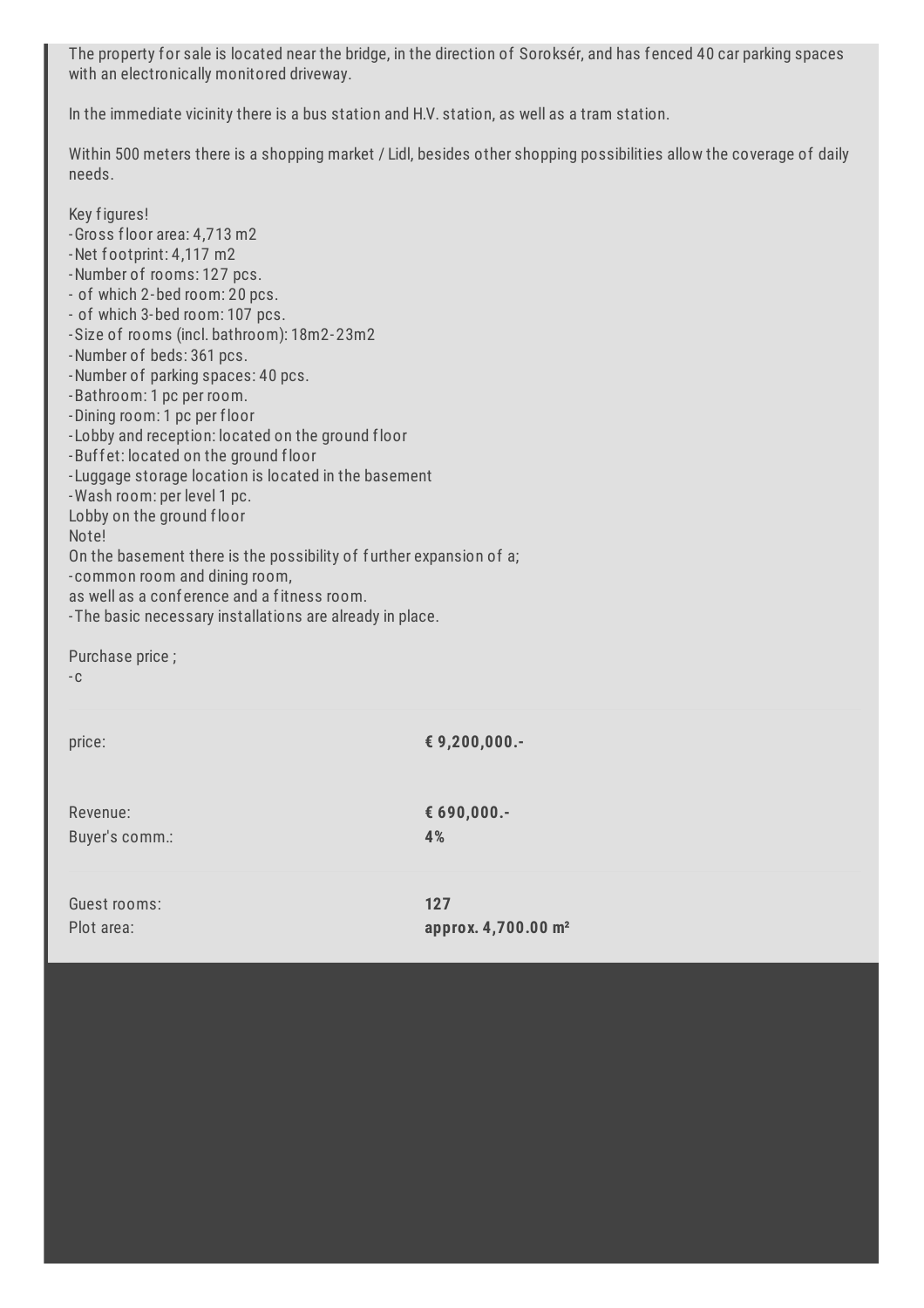